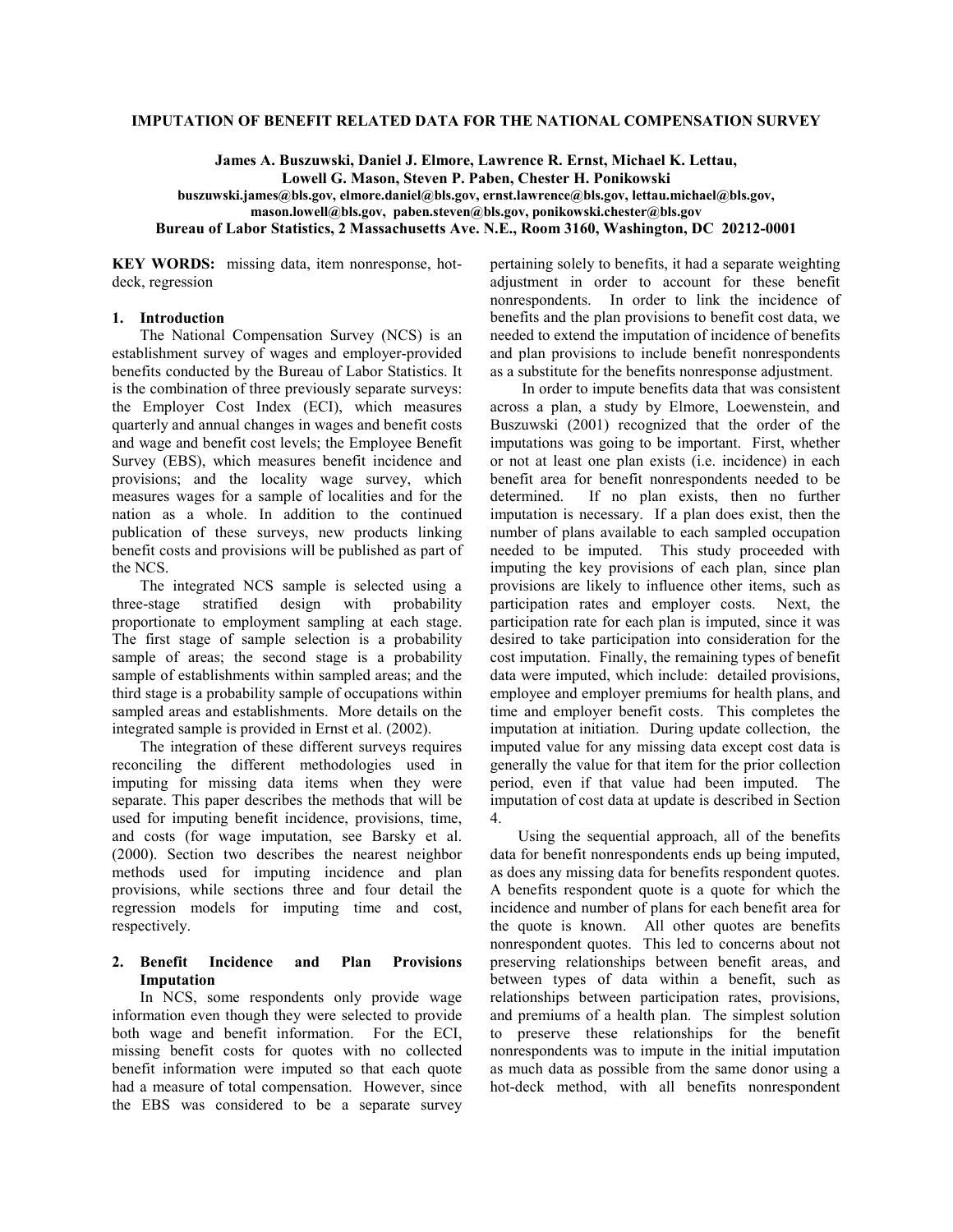quotes being recipients in this imputation and all benefits respondent quotes eligible to be donors.

We chose to use a random within-cell hot-deck method for imputing missing benefit data. A prior study that compared imputation methods using EBS data showed that a random within-cell hot-deck method performs equally well as other methods (Montaquila and Ponikowski, 1993) In a random within-cell hotdeck method, imputation classes (or "cells") are formed, based on auxiliary data that is known for all units. Within each cell, the "unusable" unit (or "recipient") takes on the characteristic or characteristics of interest from a "usable" unit (or "donor") that is selected at random within the same cell. In our case, the missing benefit data for a sampled occupation (or quote) would take on all of a donor's usable data for each benefit area. That is,

# $y_{ij}^* = y_{ik}$ ,

where  $y_{ij}^*$  = imputed usable data of each benefit area for quote *j* in

cell *i*, and  $y_{ik}$  = actual usable data of each benefit area for quote *k* in cell *i* such that quote *k* is chosen at random from among all usable quotes in cell *i*.

The cells are formed based on establishment characteristics and occupational characteristics. The cell is defined by the following auxiliary variables:

- 1. ownership (private or public sector)
- 2. size class
- 3. major industry division
- 4. major occupational group
- 5. two-digit NAICS code
- 6. union/non-union status
- 7. full-time/part-time status
- 8. Census region

 If a suitable donor cannot be found for a particular cross-product of all cell variables, then the cell is collapsed one level and the process is repeated until a suitable donor is found. For example, if a suitable donor cannot be found for a recipient using cell variables 1-8, then census region is dropped and the cell would be collapsed to include only cell variables 1-7.

Additionally, we restrict the number of times a donor may be used to three. Previously when using hot-deck methods in EBS, we restricted the number of times a donor may be used to one. However, our research showed that by increasing the number of times to three, we could greatly reduce the amount of cell collapsing performed in the imputations. This should help to further reduce the bias albeit at the sacrifice of perhaps some variance increase.

Since we require that the incidence and number of plans for each benefit area for a donor be known, at a minimum this information will be assigned for the benefit nonrespondents after this initial imputation.

(The number of plans available to a particular occupation may be greater than one for only seven benefit areas including: nonproduction bonus, life insurance, health insurance, short-term disability, longterm disability, defined benefit, and defined contribution. We assume the number of plans for the other benefit areas is equal to one.) However, any additional response data from the donor will also be known for a benefits nonrespondent, but any types of benefit data that are missing from the donor will remain missing from the recipient after this imputation. For example, a donor in this incidence and number of plans imputation may have missing participation rates for its health insurance plans. In this case, the imputed missing items of the benefit nonrespondents are maintained as missing after this imputation and will be handled in the subsequent imputations together with the corresponding missing items from the benefits respondents.

Next, we impute the key provisions. Key provisions are a select number of plan provisions for each benefit area that include plan identifying characteristics and are collected directly from the respondent. The key provisions in NCS are quite different from EBS, and the number of key provisions has increased. In EBS, imputation of the key provisions was not necessary. The difficulty with imputing for the key provisions is that the number and type of plan provisions are different for each benefit area. For example, there is only one continuous variable to impute for holiday leave, while there are 10 binomial variables for health insurance. Additionally, for some benefit areas there are many different combinations of missing and nonmissing key provisions. In order to preserve the relationships between provisions within each benefit area and preserve as much nonmissing data as possible, we decided to divide the provisions into sections and impute depending on the missing/nonmissing status of each section using a hot-deck method. The same donor would be used to replace all missing provisions sections on a recipient. Therefore, we have:

# $y_{ip}^{*} = y_{iq}$ ,

where  $y_{ip}^* =$  imputed key provisions for plan *p* in cell *i*,

and  $y_{iq}$  = actual key provisions for plan *q* in cell *i*, and plan *q* is chosen from among all plans with usable key provisions such that  $|e_{ip} - e_{iq}|$  is minimized, where  $e_{ip}e_{iq}$  = establishment employment for establishment corresponding to plans p and *q* respectively in cell *i*.

Furthermore, some of the most important key provisions (generally referred to as "primary" provisions) are used in the cell definition for each benefit area such that at least some basic plan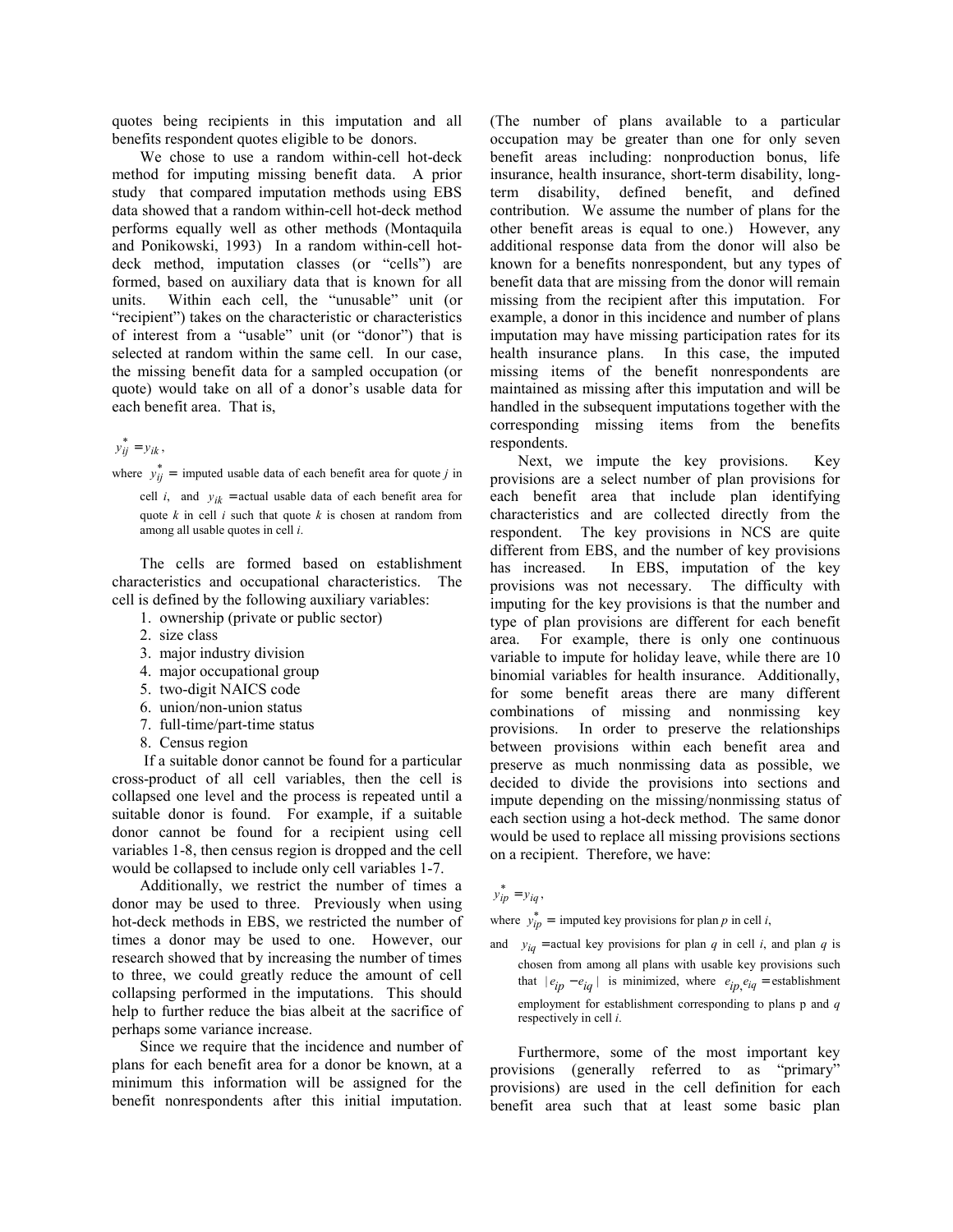information is taken into consideration where possible. If a primary provision is missing, then that part of the cell is collapsed and a donor is determined strictly by establishment, occupational information, and any other primary provisions that may not be missing.

For example, the data collector should answer the following questions for health insurance plans:

- 1. Does the plan provide any of the following:
	- 1a. medical coverage?
	- 1b. dental coverage?
	- 1c. vision coverage?
	- 1d. prescription drug coverage?
- 2. Is the plan prepaid?

2a. If yes, are there any restrictions on the choice of plan providers?

2b. If no, can the enrollee go outside the network of plan providers for coverage at higher cost?

3. Does the employer pay any portion of claims for benefits?

3a. If yes, is there a third party administrator?

3b. If yes, is there a stop loss limit?

The answers for all of these questions are either yes, no, or unknown. However, for questions 1a-1d, either all are known or all are unknown. We divided the imputation for the three main health questions into three sections and impute based on the missing/nonmissing status of each section. For example, if question 3a is known and 3b is unknown, then the response for both 3a and 3b are imputed. Additionally, questions 1 (that is, 1a-1d), 2, and 3 are the primary provisions for health insurance. If any of these primary provisions are known, then this plan information is taken into consideration in addition to the establishment and occupational information in determining the donor.

The remaining benefit item that needs to be imputed prior to cost data is participation. Participation rates are collected for plans in six benefit areas: life insurance, health insurance, short-term disability, longterm disability, defined benefit, and defined contribution. Participation was previously collected in EBS and we used a nearest-neighbor within-cell hotdeck method to impute missing participation. After evaluating what was done in EBS, we believed there was little need for any major methodological changes for participation in NCS. However, we did have to make some minor changes to the cell definition necessitated by the changes in the collection and imputation of the key provisions. Therefore, the cells are now defined by establishment, occupational, and actual or imputed plan characteristics.

For participation, we simply have the following:

 $y_{ip}^* = y_{iq}$ 

where  $y_{ip}^* =$  imputed participation for plan *p* in cell *i*,

and  $y_{iq}$  = actual participation for plan *q* in cell *i*, and plan *q* is chosen from among all plans with usable participation such that  $|e_{ip} - e_{iq}|$  is minimized, where  $e_{ip} e_{iq}$  = establishment employment for establishment corresponding to plans p and *q* respectively in cell *i*.

Furthermore, a series of edit constraints are imposed upon participation data. For example, in health insurance, for a given occupation within a given establishment, the total participation rate cannot exceed 100% of the occupation employment separately by medical, dental, or vision coverage. As a result, imputed participation rates are sometimes modified in order to satisfy the edit constraint.

Other than time and cost data, the remaining benefit items to be imputed are the detailed provisions and the employee and employer health premiums. The order of these imputations is not important as long as they are after the imputation of key provisions. However, since they also use a nearest neighbor withincell hot-deck method, we will address them here prior to addressing the time and cost imputations.

Detailed provisions are provisions collected from plan brochures or summary descriptions that describe all of the particulars of a plan. Detailed provisions are collected only for health insurance, defined benefit, and defined contribution plans. For detailed provisions, we do not impute by individual provisions or by sections of provisions as we did for the key provisions. Instead, we consider the situation as a binomial outcome, either the plan brochure is missing or nonmissing. If the plan brochure is missing, we impute the plan identifier of a plan with a nonmissing brochure and all of its detailed provisions are used for the missing brochure. In other words,

 $y_{ip}^* = y_{iq}$ 

where  $y_{ip}^* =$  imputed detailed provisions for plan *p* in cell *i*,

and  $y_{iq}$  = actual detailed provisions for plan *q* in cell *i*, and plan *q* is chosen from among all plans with usable detailed provisions such that  $|e_{in} - e_{ia}|$  is minimized, where  $e_{ip}$ <sub>eiq</sub> = establishment employment for establishment corresponding to plans p and *q* respectively in cell *i*.

The cells for the detailed provisions are formed based on establishment and occupational characteristics, and on a subset of the key provisions for each benefit area. They are defined as follows:

- 1. ownership (private or public sector)
- 2. benefit area
- 3. subset of key provisions for each benefit area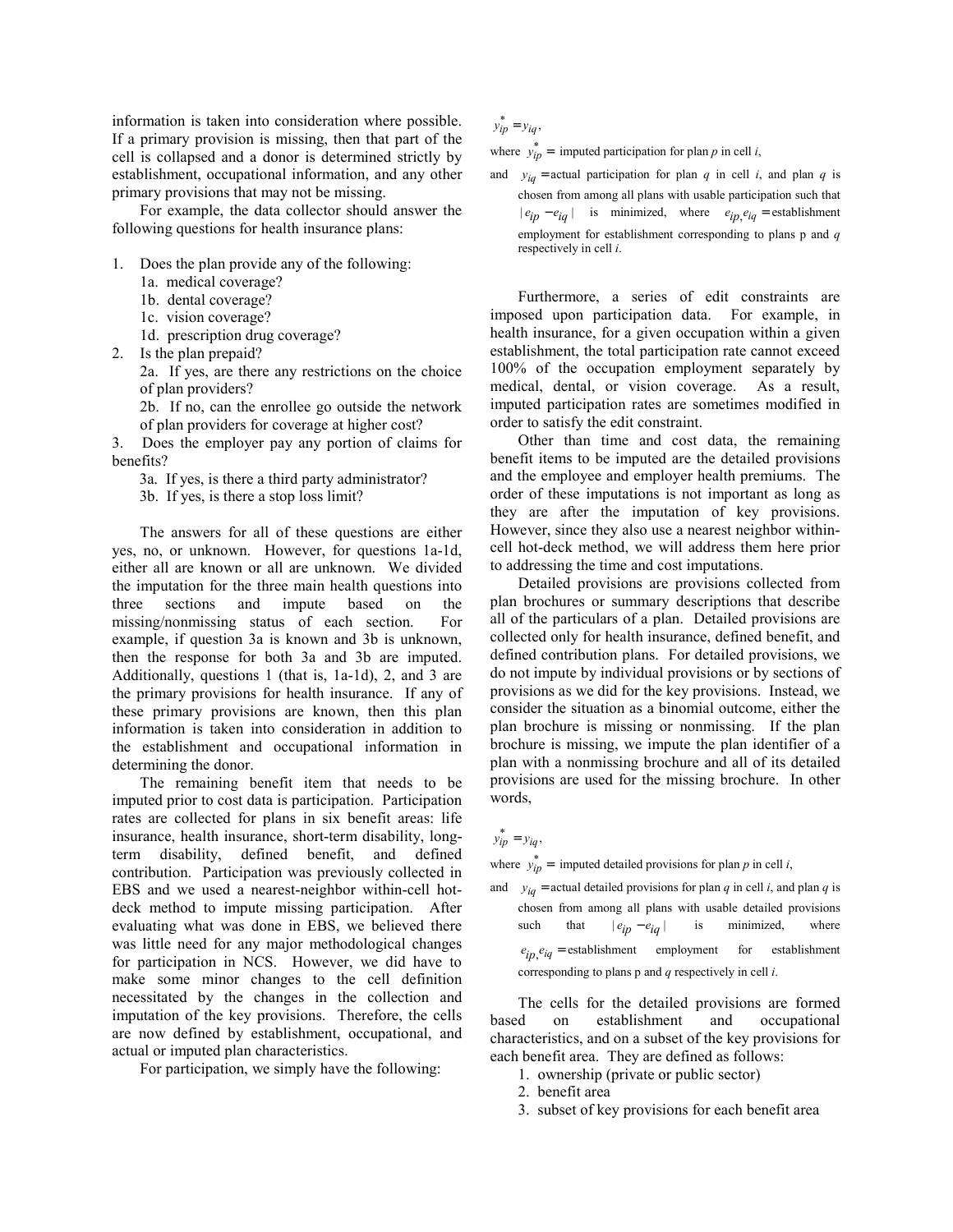- 4. size class
- 5. major industry division
- 6. major occupational group
- 7. two-digit NAICS code
- 8. union/non-union status
- 9. full-time/part-time status
- 10. Census region

If a suitable donor cannot be found for a particular cross-product of all cell variables, then the cell is collapsed one level at a time until the cell is defined by only (1) ownership, (2) benefit area, and the (3) subset of key provisions. It is not permissible to collapse over cell variables 1-3 in the imputation of the detailed provisions. If the cell has been collapsed over cell variables 4-10 and a suitable donor has still not been found, then the restriction that a donor may be used only three times is relaxed to any number of times. The key provisions used for the imputation of the health insurance detailed provisions are coverage type (medical, dental, vision, prescription drug), indemnity or prepaid plan, and restrictions on the choice of providers or the ability of the participant to go outside the network. The key provision used for the imputation of defined benefit plans is employee contributory status to the plan. The key provision for the imputation of defined contribution plans is plan type (savings & thrift, money purchase, deferred profit sharing plan, etc.).

New to NCS is the estimation of employer health premiums. Previously in EBS, we only estimated employee health premiums. In ECI, employer premiums may have been collected as a part of determining the employer cost for health, which depends on rate and usage, so the cost is per employee. Here we are interested in the cost per participant. One of the characteristics we are interested in estimating is the relationship between employee and employer health premiums. Therefore, we believed it was important to take this relationship into consideration during imputation. If both the employee and the employer premium are missing, we impute the premiums simultaneously from the same donor. If only one premium is missing, then we use the non-missing premium as the nearest neighbor variable within the cell. In other words,

if both premiums are missing, then:

 $y_{ipe}^* = y_{ige}$ , and  $y_{ipr}^* = y_{igr}$ ,

where  $y_{ipe}^* =$  imputed employee premium for plan *p* in cell *i*,

- $y_{\text{ipr}}^* =$  imputed employer premium for plan *p* in cell *i*,
	- $y_{iqe}$  = actual employee premium for plan *q* in cell *i*,
	- $y_{iar}$  = actual employer premium for plan *q* in cell *i*,

and *y*iqe and *y*iqe are chosen from among all plans with usable premiums such that  $|e_{ip} - e_{iq}|$  is minimized, where  $e_{ip}$ <sub>eiq</sub> = establishment employment for establishment corresponding to plans p and *q* respectively in cell *i*.

if only the employee premium is missing, then:

 $y_{ipe}^* = y_{ige}$ ,

where  $y_{iqe}$  is chosen from among all plans with usable premiums such that  $|y_{ipr} - y_{iqr}|$  is minimized,

if only the employer premium is missing, then:

 $y_{\text{ipr}}^* = y_{\text{ipr}}$ ,

where  $y_{\text{iar}}$  is chosen from among all plans with usable premiums such that  $|y_{ipe} - y_{iqe}|$  is minimized.

The above imputation is done separately for single and family coverages. Therefore, we additionally require a donor to have nonmissing single employee and employer premiums, and nonmissing family employee and employer premiums. This guarantees that all imputed premiums for a recipient will be imputed based on premiums from the same donor plan.

#### **3. Paid and Unpaid Time Imputation**

The next part of benefits imputation is time, an umbrella term covering the average hours of overtime worked by employees within a selected occupation, as well as paid and unpaid weeks of vacation, and paid and unpaid days for holiday leave, sick leave, and other leave. These benefit areas are known as the time-based benefit areas.

For overtime, sick leave, and other leave, time used is collected. That is, if an occupation has one employee who is allowed 104 hours of sick leave per year, but that employee only takes 24, then it is the latter figure that is collected. For vacation and holiday time, it is assumed that everyone will (eventually) use up all of their available time, so time available is collected. That is, if the lone incumbent is allowed two weeks of vacation but only takes one, then it is the former figure that is collected.

For occupations that have been surveyed in a prior quarter, missing values of the time variables are filled in using values from the previous quarter, even if they themselves were imputed. The procedures in the remainder of this section apply only when no prior data is available.

The entire process consists of three steps: first, determine whether or not the occupation has access to the time-based benefit area in question; second,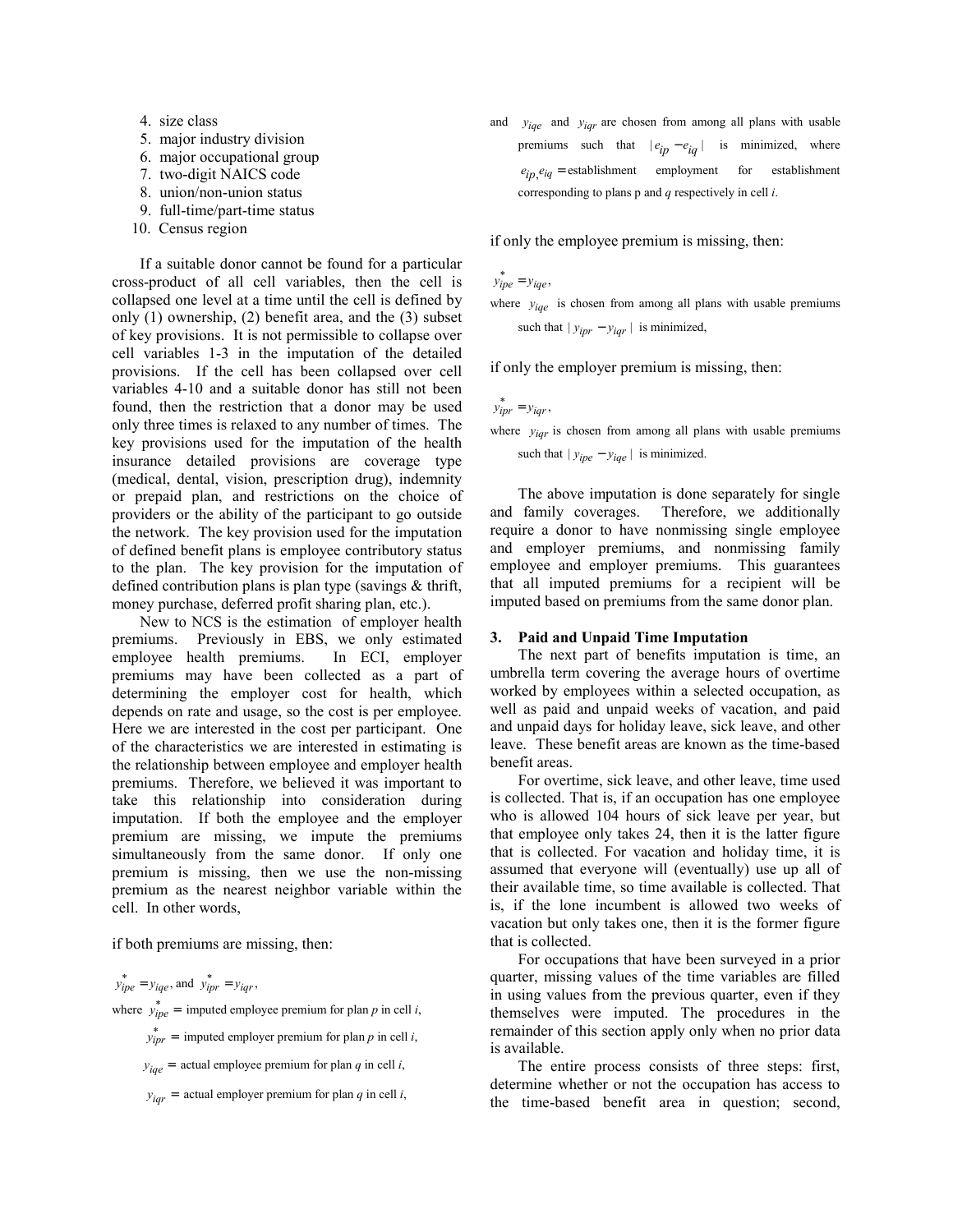assuming it does have access, determine whether the plan offers paid or unpaid time; third, impute the amount of time (paid or unpaid) available or used per person in the occupation.

The first step is handled by the nearest-neighbor incidence model (see previous section). If the occupation in question is determined not to have access to a given time-based benefit area, then that observation is eliminated from the data set used throughout the remainder of the procedure for that benefit area. Otherwise, it's included.

Next, a binomial logistic regression is used to determine whether the plan being imputed offers paid or unpaid time. It is possible, though rare, for a plan to have both paid and unpaid time. In addition, some plans are collected as not having either paid or unpaid time. The latter happens most often in sick leave and other leave, where time used is collected rather than time available. That's because an occupation where, for example, none of the employees have taken any sick leave will show up as having zero days of both paid and unpaid sick leave. While the first iteration of the new system will never impute plans as having either both paid and unpaid time or neither, methods for allowing future versions to do so are under consideration. For now, such plans are not used as donors in this step.

The remaining donor plans from the benefit area in question are used in a binomial logistic regression where the dependent variable is a dummy coded 1 if the plan is paid and 0 if it is unpaid. The explanatory variables in the regressions are characteristics of the quote or establishment: the log average hourly wage, dummy variables for industry, occupation, establishment size, census division, full-time/part-time, union/nonunion, time/incentive paid, and ownership (i.e., private industry, local government, or state government), as well as the average annual work hours scheduled per person in the occupation. The model is used to generate the estimated probability that a given occupation with missing time data has a paid plan. A random number uniformly distributed between zero and one is then drawn. If the number is less than the estimated probability, the plan is imputed to have paid time. Otherwise, it's imputed to have unpaid time. There are at least two circumstance in which the model would fail to generate an estimated probability for one or more observations. First, the likelihood function could fail to converge, in which case no probabilities would be generated. However, this seems unlikely for such a simple regression. Second, it could be that all observations from a given industry, occupation, etc. could have missing values of the dependent variable. This would result in just those observations not having estimated probabilities. In any case, if the model fails to generate an estimated probability, a backup probability is generated from the total sample of good observations. That is, if 70% of all good observations from the benefit area in question are paid plans, then the predicted probability is set equal to .7, and the random number is compared against that. There is one such regression of each of the time-based benefit areas, except for overtime.

Finally, the number of hours, paid or unpaid, must be imputed. Five regressions, identical except for their dependent variable, are used to impute paid time, and four are used to impute unpaid time. (Overtime is always paid.) The dependent variable is the amount of time off provided by a plan, measured in hours for overtime, weeks for vacation, and days for holidays, sick leave, and other leave. The independent variables include those used in the logistic regressions, plus variables representing the amount of time off of the same type (i.e., paid or unpaid) as is being imputed provided by the plans in the other time-based benefit areas. Thus, in the regression for paid vacation weeks, the average number of overtime hours, paid holidays, paid sick leave days, and paid other leave days appear as independent variables. Similarly, in the regression for unpaid vacation weeks, the average number of unpaid holidays, unpaid sick leave days, and unpaid other leave days appear. If any of these variables are themselves missing, their value is set equal to zero. For each of these variables, a dummy variable is also included, coded 1 if the corresponding time variable has a missing value and zero if a value is present. These dummies can be thought of as measuring the average impact of paid or unpaid time from one benefit area being missing on how much time is offered in another benefit area. Thus, if the respondent being unwilling to furnish data for one time variable is correlated with high or low values of other time variables, this information will be incorporated in the model. This approach also prevents observations where, for example, paid weeks of vacation is available but paid days of sick leave are missing from being excluded from the regression for paid vacation.

Each observation in the regressions is weighted by its occupational sample weight. The fitted values generated by the models are used as the imputed values for occupations where the collected value was missing.

## **4. Benefit Cost Imputation**

The imputation of benefit costs is different at initiation and update. We first explain the approach at initiation. NCS collects cost information for a benefit plan as the cost per employee in the quote. For example, suppose a quote has ten employees, eight of whom participate in a particular health insurance plan. If the cost among the eight workers is \$10.00 per hour worked, the cost per employee in the quote will be \$8.00. Thus, all else equal, a plan in which 80 percent of the workers in the quote participate will have a four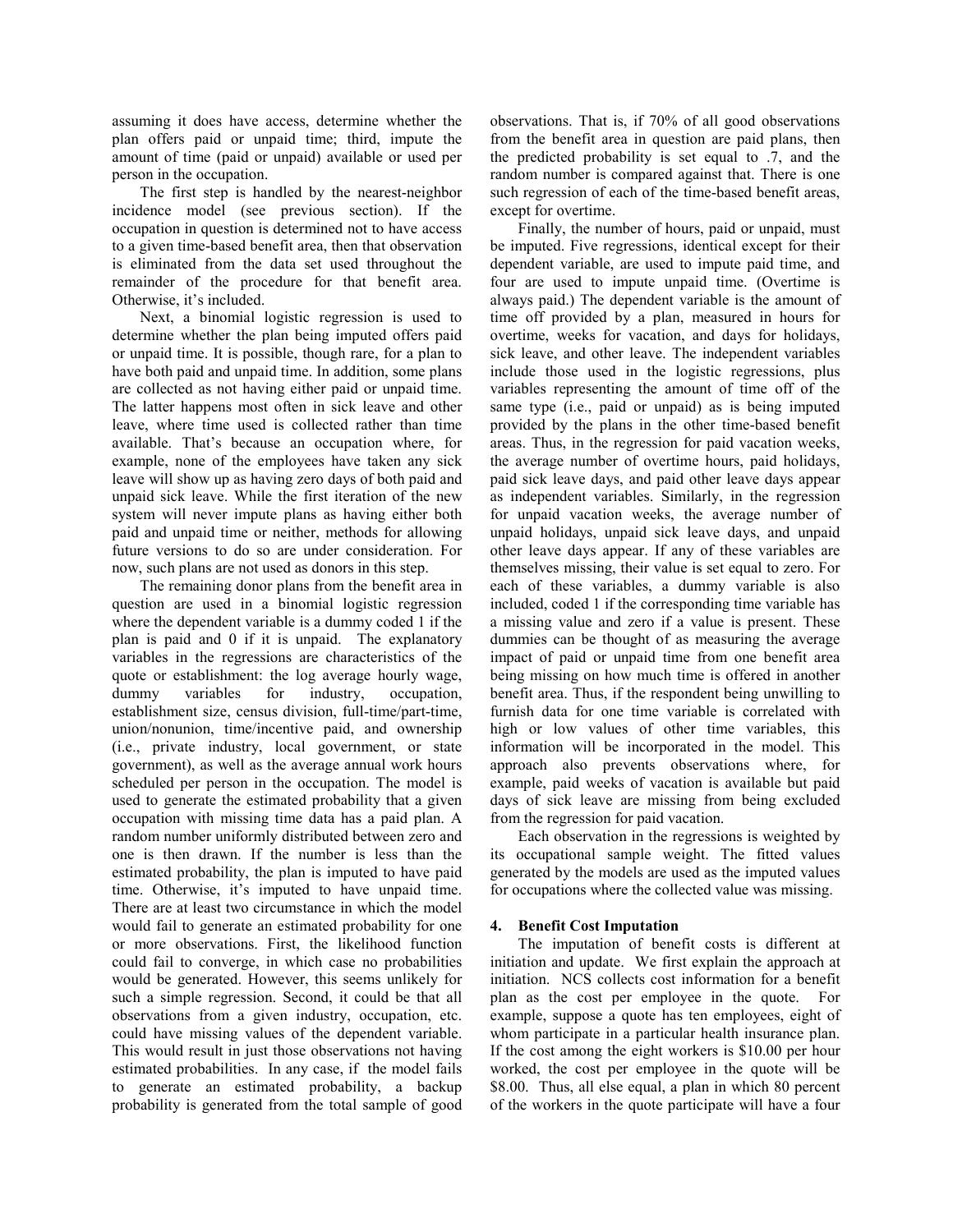times greater cost than a plan in which 20 percent participate.

The imputation procedure therefore first divides the cost per employee by the plan's participation rate. This converts the dependent variable in the regression to a cost per participant, which is a more homogeneous measure. The regressions for all the benefit areas have the following form.

+

$$
C_{ij} = \alpha + \omega \ln(W_j) + \left(\sum_{k=2}^{9} \beta_k M I D_{kj}\right) + \left(\sum_{k=2}^{9} \gamma_k M O G_{kj}\right) + \left(\sum_{k=2}^{4} \delta_k S_{kj}\right)
$$

$$
\left(\sum_{k=2}^{9} \lambda_k A_{kj}\right) + \chi F T P T_j + \phi U_j + \eta T T_j + \left(\sum_{k=1}^{K} \kappa_k K P_{kj}\right) + \varepsilon_{ij}
$$

The subscript *i* is the index for plans and the subscript *j* is the index for quotes, so  $C_{ij}$  is the cost per participant for plan *i* in quote *j*. The set of key provisions, denoted individually by *KPkij*, depend on the particular benefit area. As an example, for defined contribution pension plans, the key provisions are dummy variables for each of four types of defined contribution plans. The remaining explanatory variables in the regressions are characteristics of the quote or establishment: the log average hourly earnings, dummy variables for industry, occupation, establishment size, area, full-time/part-time, union/nonunion, and time/incentive paid. The set of donors is trimmed for the particularly high costs, as the top one percent of donors is excluded from the regressions.

The coefficients in the regression are estimated using the sample weight for the quote multiplied by the participation rate for the plan. The regression gives a fitted value, which is then multiplied by the actual or imputed participation rate for the plan to convert it back to the cost per employee. Predicting the cost per participant, then converting it to a cost per employee, ensures that the cost per employee for the plan is consistent with the plan's participation rate. Moreover, using the key provisions as explanatory variables ensures that the imputed costs are consistent with the characteristics of the benefit plan, regardless of whether they are collected or imputed.

One drawback to the imputation procedure is that donors need good participation data along with good cost data to allow the first-step conversion to the cost per participant. An alternative is to omit the first step and keep the dependent variable as a cost per employee. In this alternative, the number of plans for the quote is added as an explanatory variable. For example, suppose a quote has three health plans. Participation in the plans is 30, 20, and 50 percent, respectively, and the cost per employee is \$0.30, \$0.16, and \$0.55. The proposed imputation procedure uses \$1.00, \$0.80, and \$1.10 as the dependent variable because they equal the cost divided by the corresponding participation rate. The alternative uses \$0.30, \$0.16, and \$0.55 as the

dependent variable, and adds three as an explanatory variable because, presumably, a larger the number of plans gives a lower the cost per employee for each plan.

The advantage to the alternative is that it does not require the participation data, so the pool of donors is potentially larger. Indeed, the alternative does give a roughly ten percent larger set of donors. However, the proposed procedure still does better in terms of the average absolute deviation of the out-of-sample predictions. The proposed procedure also does better with the out-of-sample prediction of the average level of the cost per employee among the benefit plans.

Establishments are scheduled to remain in the NCS for four to five years, which necessitates twenty to twenty-five data collections. With such a long timeframe, some establishments will inevitably discontinue providing updated benefit information after they initially participate. For many data elements, such as key provisions of benefit plans, it makes sense to hold their values constant from the last successful data collection. However, the cost for benefit plans will change over time, even if the plans' provisions do not. Therefore, an imputation procedure for the updated cost per employee is required.

The imputed cost per employee for the current quarter is found by multiplying the cost for the previous quarter by an imputed rate of change, which is given by a regression of the following form.

$$
\begin{split} &\Delta \ln C_{ijt} = \alpha + \omega \ln(W_{jt}) + \left(\sum\limits_{k=2}^{9} \beta_k M I D_{kj}\right) + \left(\sum\limits_{k=2}^{9} \gamma_k M O G_{kj}\right) + \\ & \left(\sum\limits_{k=2}^{4} \delta_k S_{kj}\right) + \left(\sum\limits_{k=2}^{9} \lambda_k A_{kj}\right) + \chi FTPT_j + \phi U_j + \eta TI_j + \\ & \left(\sum\limits_{k=1}^{N} \kappa_k K P_{kij}\right) + \varepsilon_{ijt} \end{split}
$$

The dependent variable is the change in the logs in the cost per participant for the plan. The set of explanatory variables is the same as for the level regression. The set of donors is trimmed for both particularly large negative and positive changes, as the top and bottom one percent of donors are excluded from the regressions. The predicted change in the logs is converted back to a ratio using the exponential transformation. The ratio is then multiplied by the cost per participant for the previous period to find the imputed cost per participant for the current period. Finally, the imputed cost per participant is multiplied by the participation rate to give the imputed cost per employee.

Imputing the rate of change through a log-change regression, then applying it to the previous value proved better in terms of the out-of-sample predictions than two obvious alternatives. It does better than ignoring the prior cost and using the level regression to